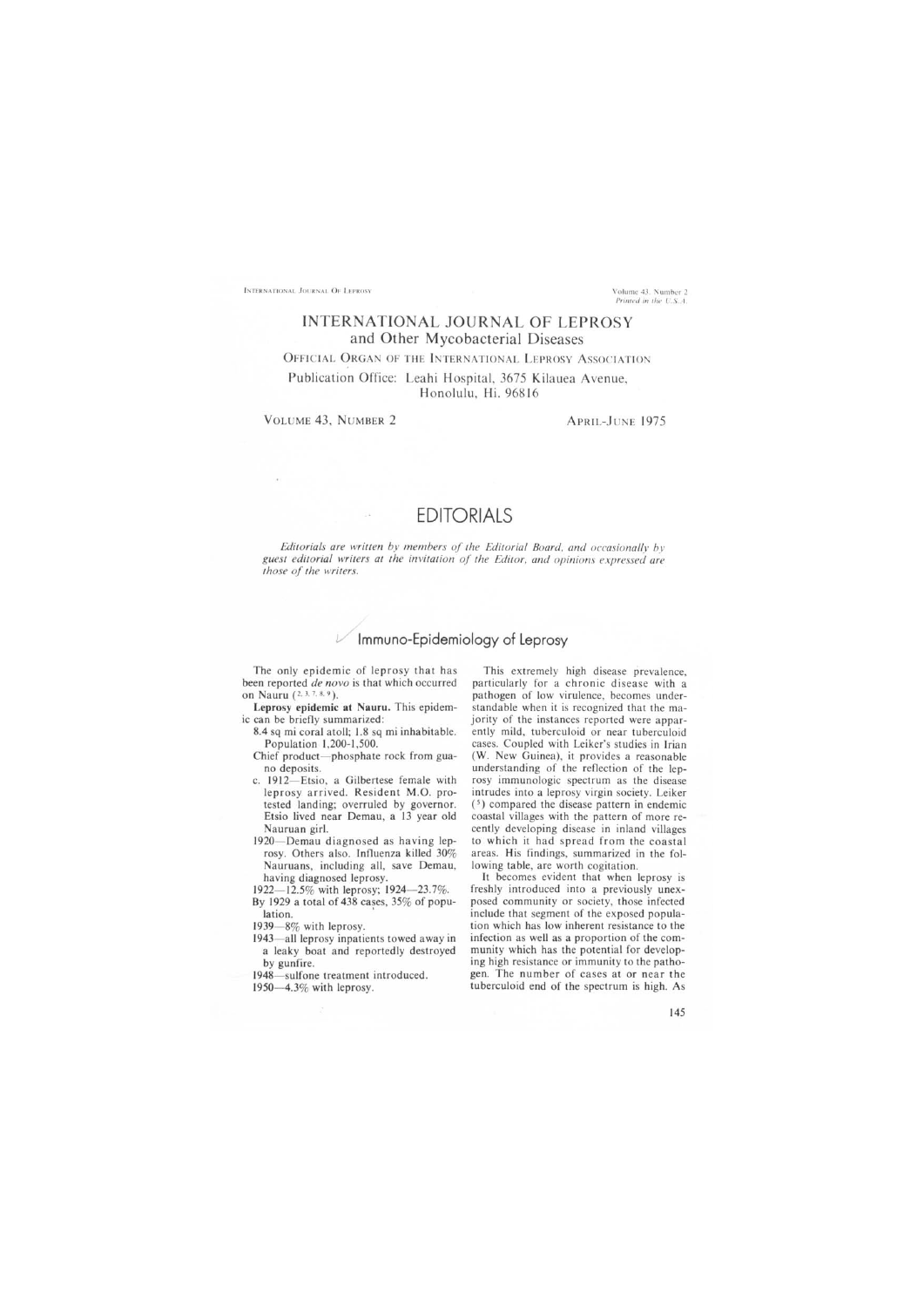Epidemic pattern of leprosy in a leprosy virgin population 1. The disease spreads rapidly after its introduction. 2. Cases are found in the majority of houses in the village, and foci seem to be of minor importance. 3. The type index is very low so that there is almost an epidemic of tuberculoid leprosy and cases predominate which have only one or a few macules. 4. Adults arc almost as susceptible as children. Epidemic pattern of leprosy in endemic foci 1. The infection spreads slowly. 2. Foci persist. even after a long endemic history. and there are families and villages with a significantly higher leprosy index than others in the area. 3. The type index is variable, but seldom lower than 20-25%, and often higher (i.e., the proportion of lepromatous leprosy). 4. A relatively high proportion of cases is found among children and young adults.

TABLE 1. *Contrasting epidemiologic patterns in leprosy*.

|  | 5. Most cases have not had contact with lepro- |
|--|------------------------------------------------|
|  | matous cases, and even in those that have      |
|  | there has not been prolonged, intimate house   |
|  | contact.                                       |

the infection becomes endemic. these individuals, having overcome their first mild infection are, in the majority, immune to the prevailing challenge dose. Those initially developing lepromatous leprosy smolder on and are joined by others of low resistance who meet an adequate challenge dose. The pattern thus changes, except in the child segment of the population, for this is a constantly replenished leprosy virgin population and repeats, with perhaps slight modification, the characteristic disease pattern of such a population. Thus, Lara and Nolasco (4), in a study of children born at Culion leprosarium in the Philippines over a 24-year period, found that about 80% of those that developed leprosy contracted the mild infections which healed spontaneously and about 88% of these healed cases occurred without residual stigmata. They reasoned that probably the same pattern occurred in the general population of children affected by leprosy and that the residual 20% represented the spectrum of children with leprosy commonly admitted to leprosaria.

Several pertinent conclusions develop from these epidemiologic observations:

- 1. Because of the uneven "pocket" distribution of cases in an endemic area, preventive measures need not be equally pursued in all villages of an endemic area but should rather be contact case oriented.
- 2. For the same reason it is not accurate to take a local high prevalence rate and

by multiplying this into a large area, or national, population census attempt to achieve an estimate of the total leprosy problem of that region. Such an attempt was recently noted in a publication relating to leprosy in Taiwan. The estimated number of cases was given as 45 ,000, a figure apparently arrived at by mUltiplying the highest incidence figure from the Pescadore Islands, into the total population without regard to the findings from the rest of Taiwan. In previous estimates from several sources over the past 30 years the highest has been 10,000 cases.

5. Contact with lepromatous leprosy is evident in a high percentage of new cases. This contact often consists of prolonged. intimate house contact and often family contact.

3. Case finding by school and mass surveys is expensive and far less rewarding than pursuit of case contacts.

The extent of the world leprosy problem is based largely on "guess-timates" and is usually given as approximately 15 million cases. This figure correlates reasonably well with given prevalence rates as related to population figures, but these are also estimates established largely without reference to some of the epidemiologic principles noted, simply because information from most areas where leprosy is prevalent is inadequate. Thus, mainland China is given as having 2 to 4.9 cases per  $1,000$  population but it is well known that the prevalence rates in Central and North China are vastly different from those of South and Southwest China. Recent personal information from China indicates that all known leprosy cases are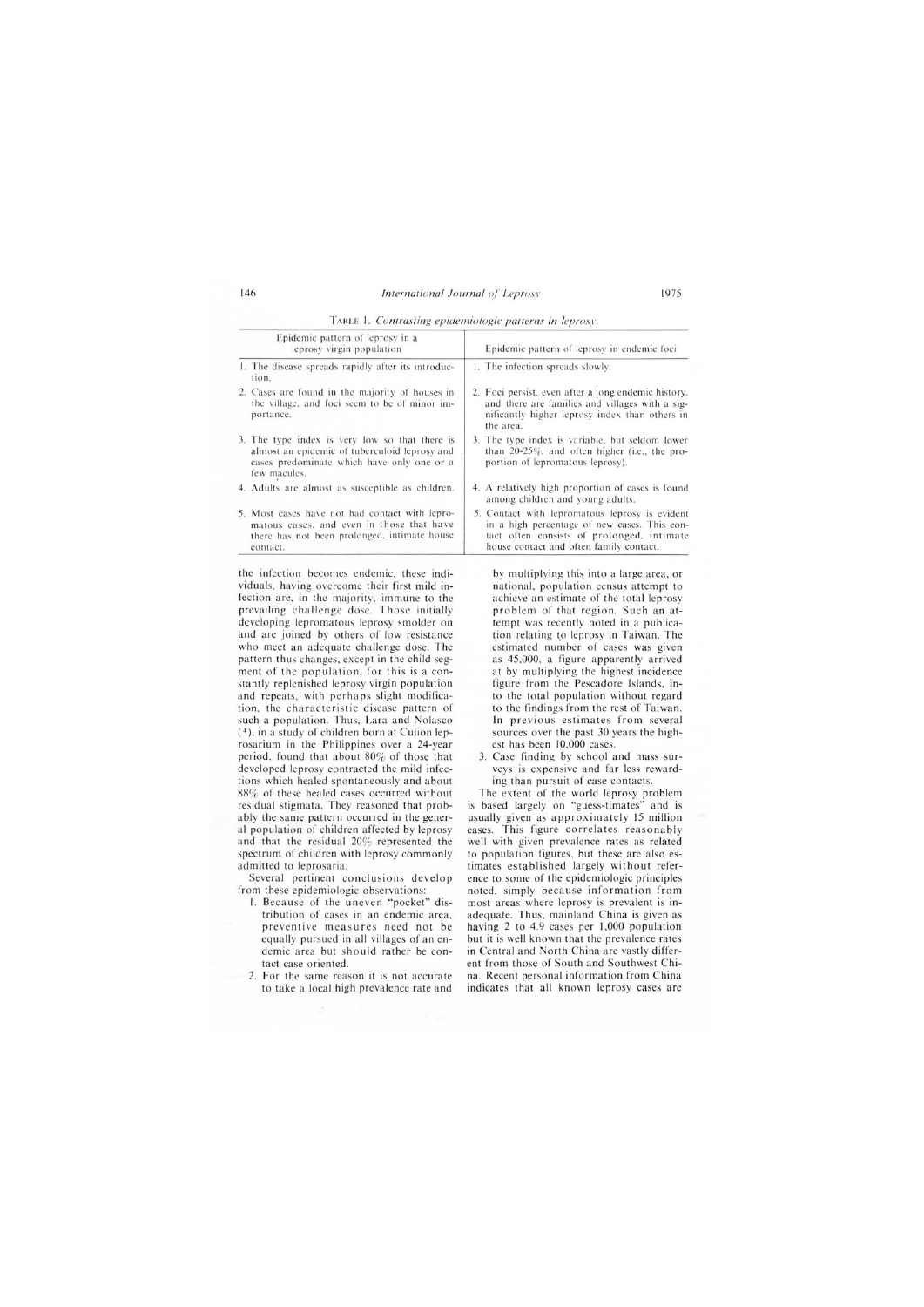centrally registered and that the prevalence rate is generally considerably less than has been previously thought.

The effect of chemotherapeutic segregation on endemic leprosy patterns. Chemotherapy for leprosy has now been available to most leprosy endemic areas for 25 to 30 years and, using the yearly incidence of new cases in some of these areas as an index of leprosy control, its effect on endemic leprosy can be compared with the effect that virtually total mandatory physical segregation had on the 19th century epidemic in Norway.

INCIDENCE NEW LEPROSY CASES





 $2000$ 2006 Hong Taiwan Kong  $1500$  $150$  $1000$  $100$  $1050 - 55 - 80$ 

Figure 1 graphs, by five year interval totals, the pattern of new cases in that epidemic  $(6)$ in comparison with the Hawaiian epidemic. Figure 2 presents similar graphs for new cases in Taiwan and Hong Kong. These and similar graphs of the Asian areas such as Japan and Okinawa indicate that the peak of new case appearance is, of course, not a true determination of new cases then developing but reflects some intensified leprosy related effort, such as case finding or developing treatment centers which bring forth a large number of hidden cases. Following such a peak, the slopes of the graphs are remarkably similar and resemble that of the Norwegian graph so well that the latter may serve as a guide for predicting the general length of time it will take to reduce leprosy to a minor problem in each of these areas. The Norwegian epidemic required essentially 12 pentads for virtual eradication after its peak. The Hawaiian has simmered for 17 pentads, six of which have been in the sulfone era, but it has been continuously fed by immigration, most recently from Samoa and the Philippines. Its "indigenous" epidemic can be considered as being virtually over 14 pentads after its peak, having been treated initially by rigid physical segregation, then by a combination of segregation and chemotherapy and, as of 1974, by chemotherapy without segregation.

The Hong Kong experience, like the Hawaiian, is fed by immigration of new cases. It has been countered by chemotherapy and outpatient treatment primarily, but backed up by voluntary hospitalization and the same has been true for the Taiwan endemic with the difference that for the past 25 years, for which figures are available, there has been virtually no influencing immigration. In Hawaii and Japan virtually all leprosy cases have come under treatment, whereas in Hong Kong and Taiwan from one-third to one-half have received treatment. Despite these differences, the drop in incidence of new cases has been remarkably similar and of a like pattern to that of the Norwegian experience. It may be tentatively suggested that:

1. Chemotherapeutic segregation, even when applied to only about one-third of an endemic leprosy population in areas of concomitantly developing economic advance, is as effective in reducing the incidence of new cases as is to-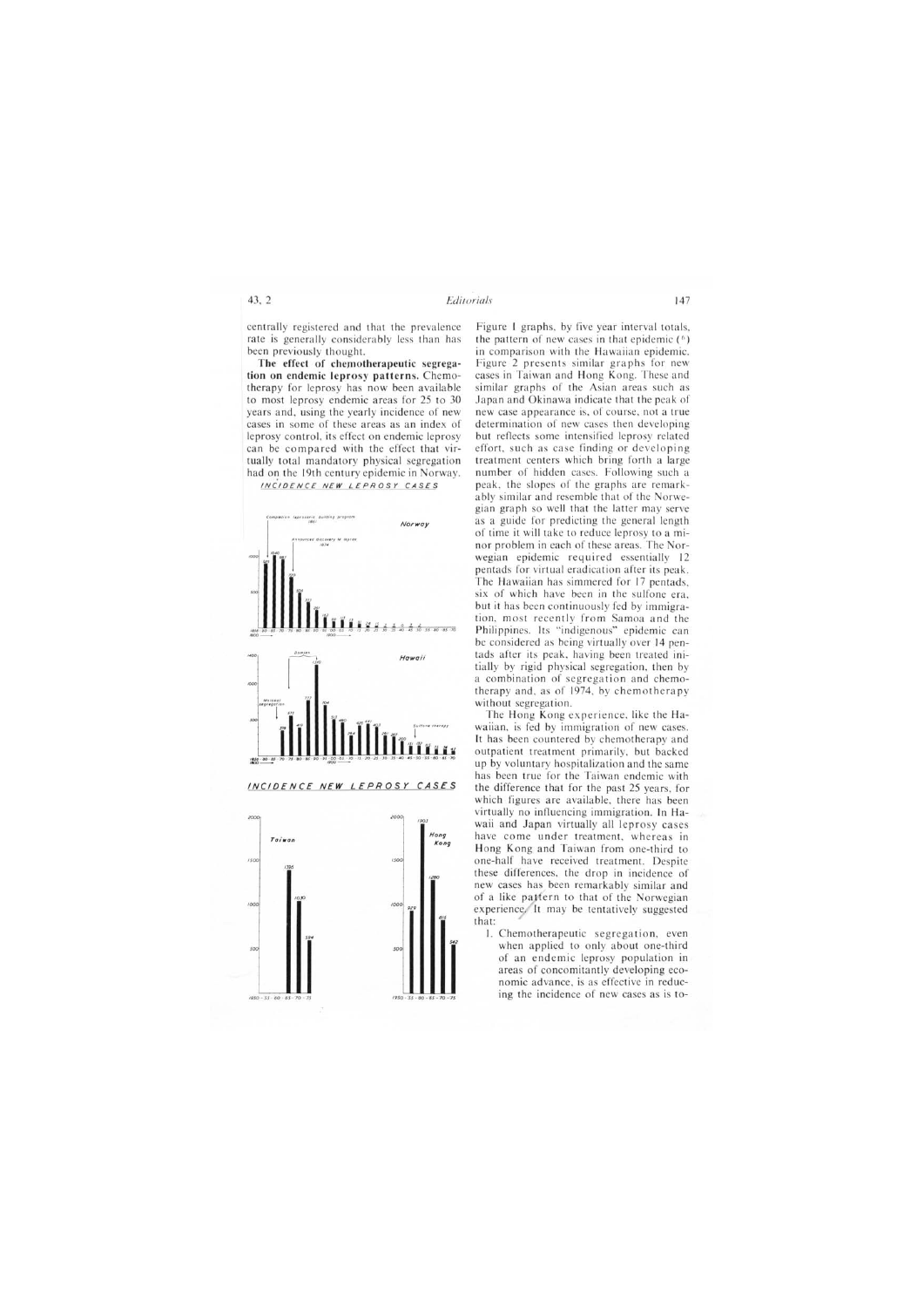- 2. Barring retrogressive social change, such as war or widespread famine or malnutrition, an indigenous leprosyendemic, in an area of rapidly rising standards of living, 'which is not continually replenished by immigration is likely to recede to virtual insignificance within fifty years even if chemotherapeutic segregation is available to less than 50% of indigenous cases.
- 3. In a limited, relatively isolated population such as a Pacific isle, total prophylactic treatment may stop the development of new cases within a few years, but this is hardly practical for large population masses.
- 4. **It** is evident that powerful factors other than physical or chemotherapeutic segregation are operative in the eradication of endemic leprosy.

The endemics here discussed have three major factors in common:

- I. They involved Oriental and Caucasoid populations, these being racially more susceptible.
- 2. In all instances the leprosy prevalence fell within the range of 2 to 4.9 per  $1,000$  ( $^{1}$ ) or less.
- 3. The endemic subsidence coincided with rapid economic development in the countries concerned.

Whether or not the principles and trends here noted are applicable to other population groups, such as those of Africa, in which leprosy prevalence rates may, in some instances, be upwards of 40 per 1,000  $\binom{1}{2}$ , is a question that lies beyond the purview, resources and experiences of this reviewer. It would seem likely that though the magnitude of the problem may change the time scale, the general pattern is probably similar.

The economic advances with improved standards of living would seem to be of equal significance to chemotherapy in the subsidence of an endemic, at least in relation to the present standard of achievement in making chemotherapy available. **In** all probability this was a major cause of the virtual disappearance of leprosy from much of Europe in the Middle Ages before effective chemotherapy was available.

It is not improbable, academically speak-

ing, that in time leprosy might virtually disappear from the world without chemotherapeutic segregation as each geographic area witnessed the hoped for improvements in standards of living, but this would take an unknown period of time.

A striking difference between physical segregation and chemotherapeutic segregation is that the former permits the disease to continue its devastating role in the life of the afflicted whereas the latter aborts this process and for many can avert the otherwise expected crippling and devastation. **In** the endemic areas above referred to, it is remarkable how rapidly the appearance of florid lepromatous leprosy declined and was replaced by the emergence of early case applications for treatment once sulfone therapy became available. **In** this there lies great hope for future avoidance of the great backlog of crippled and devastated patients that are seen in each of these societies and that require society's supportive care for a quarter to half a century. This realization alone calls for the widest possible dissemination and application of presently available therapeutic measures.

OLAF K. SKINSNES

## **REFERENCES**

- I. BECHELLI, L. M. and MARTINEZ DOMINGUEZ, V. The leprosy problem in the world. Bull. WHO **34** (1966) 811-826.
- 2. BRAY, G. W. The story of leprosy at Nauru. Int. J. Lepr. 2 (1934) 319-323.
- 3. GRANT, A. M. B. Leprosy at Nauru since 1928. Int. J. Lepr. 2 (1934) 305-310.
- 4. LARA, C. B. and NOLASCO, J. O. Self-healing, or abortive, and residual forms of childhood leprosy and their probable significance. Int. J. Lepr. **24** (1956) 245-263 .
- 5. LEIKER, D. Epidemiological and immunological surveys in Netherlands New Guinea. Lepr. Rev. **31** (1960) 241-259.
- 6. MELSON, R. Spedalskhetens historie i Norden. Ciba Tidskrift 29 (1952) 952-959.
- 7. NEWS AND NOTES. The present status of leprosy on Nauru. Int. J. Lepr. 16 (1948) 491.
- 8. WADE, H. W. The Nauru epidemic. Int. J. Lepr. 2 ( 1934) 359-362.
- 9. WADE, H. W. and LEDOWSKY, V. The leprosy epidemic at Nauru. Int. J. Lepr. **20** (1952) 1-29.